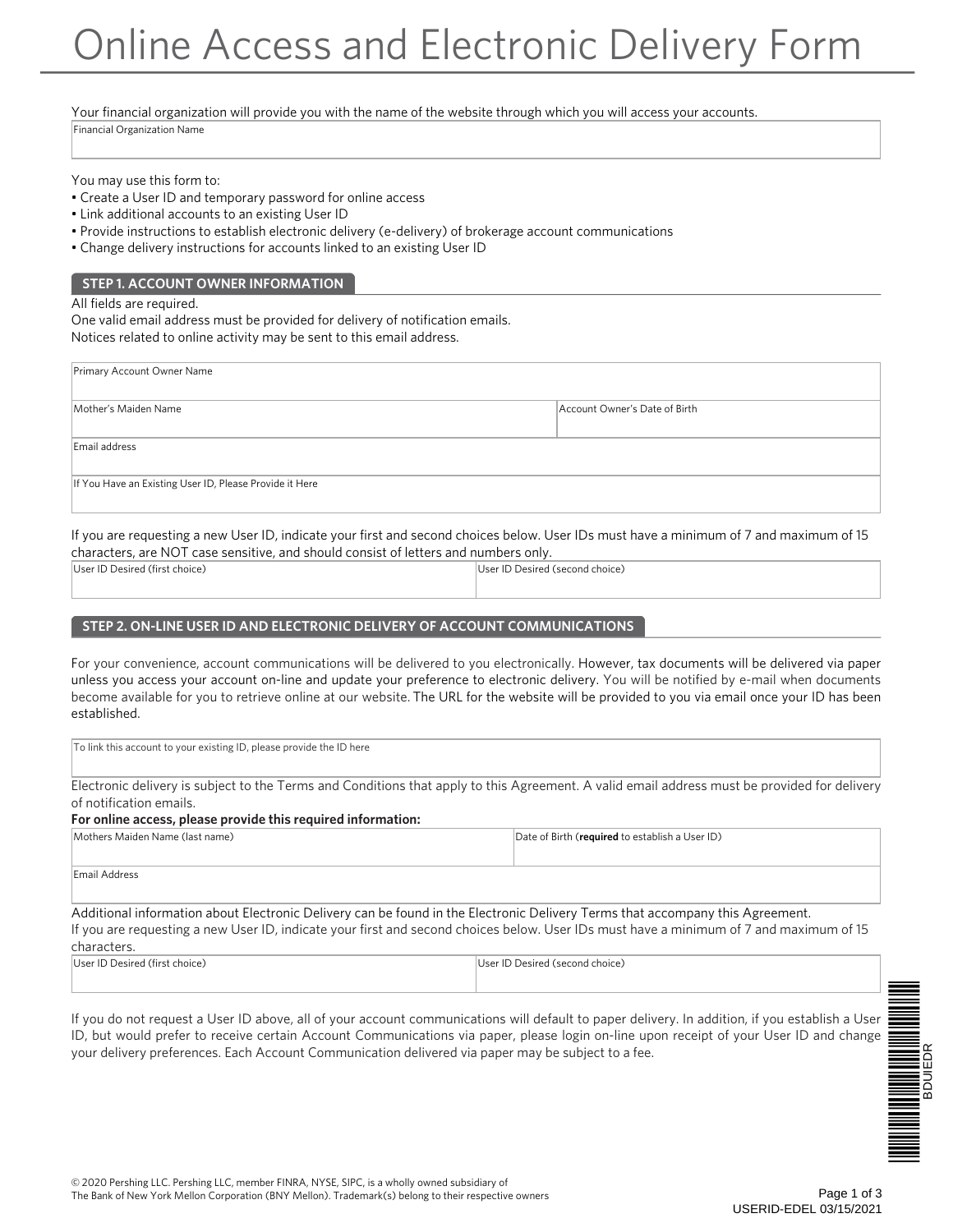# **STEP 3. LINK ACCOUNTS TO THE USER ID**

Please list all accounts that should be linked to this User ID. For U.S. accounts, the Social Security number of the primary account holder must be affiliated, either as an account owner or participant, on the account numbers provided below. If the primary account holder above is not an owner on all accounts listed below, each account owner must sign in Signatures.

You must read and agree to the Electronic Delivery Agreement in Investor Terms and Conditions and sign in Signatures.

if you are linking more than five accounts, please attach additional account information.

|                        | <b>ACCOUNT ACCESS ONLY</b> | <b>ELECTRONIC DELIVERY</b>           |
|------------------------|----------------------------|--------------------------------------|
|                        | Link to Primary Account    | Proxy and Shareholder Communications |
| Primary Account Number |                            |                                      |
| Account Number         |                            |                                      |
| Account Number         |                            |                                      |
| Account Number         |                            |                                      |
| Account Number         |                            |                                      |

## **STEP 4. INVESTOR TERMS AND CONDITIONS**

### **Electronic Delivery Terms and Conditions**

"You" means the account owner(s) of the account.

"Account Communications" means account statements, trade confirmations or other notices, disclosures and other information related to your account including without limitation prospectus, quarterly, semi-annual or annual shareholder reports, proxy statements, and legal and regulatory notices and documents.

"Authorized User" means a person that you have authorized to be provided a user ID which enables access to your account online.

You agree that your financial organization and your clearing broker Pershing LLC (Pershing) may make the account communications available in an electronic form as described herein instead of mailing them in paper form.

Account communications will be made available to you online via a website maintained by Pershing on behalf of your financial organization (the "website"). Account communications will be available in portable document format (PDF). You affirm that you have installed a recent version of Adobe Acrobat Reader or other software application that enables you to view and print your account communications. You may print or save a copy of any of the account communications at any time. You may request a mailed copy of any of your account communications by contacting your financial organization.

An electronic mail ("email") notification will be sent when account communications are available to be accessed on the website. The email will provide you with the URL of the website. The email notification(s) will be sent to the email address(es) you provided directly to your financial organization or provided by registering on the website. You may view and verify your email address(es) via the website, and change the email address(es) through the website or by contacting your financial organization.

In the event that a notice of undeliverable status of an email

notification is received by Pershing, your financial organization or Pershing may send a paper notification by U.S. mail to the postal address you provided directly to your financial organization. The paper notification will notify you of the availability of Account Communications on the website, provide the URL of the website where account communications may be accessed, and direct you to update your email address of record in paper form.

In the event of an email notification failure as defined by Pershing, Pershing may discontinue your enrollment in electronic delivery and reset your account communications delivery preferences so that future documents will be delivered to your mailing address of record in paper form. If you lose access to the website, you should contact your financial organization to have your access reinstated. By providing this Electronic Delivery Consent, you affirm that you have provided a valid email address directly to your financial organization or by registering on the website, have access to the Internet and are at least 18 years of age. You agree that electronic delivery of the account communications is deemed accepted, regardless of whether you access or view a particular account communication document. You acknowledge that any authorized users for your account are able to make changes to the electronic delivery settings for your account, and you agree to accept responsibility for such changes.

You may change your delivery preferences, such as resuming applicable paper account communications, by following the instructions on the website, or by contacting your financial organization directly for assistance.

### **Website Access Terms and Conditions**

"You" means the account owner(s) of the account.

"Authorized User" means a person that you have authorized to be provided an additional user ID which enables access to your account online.